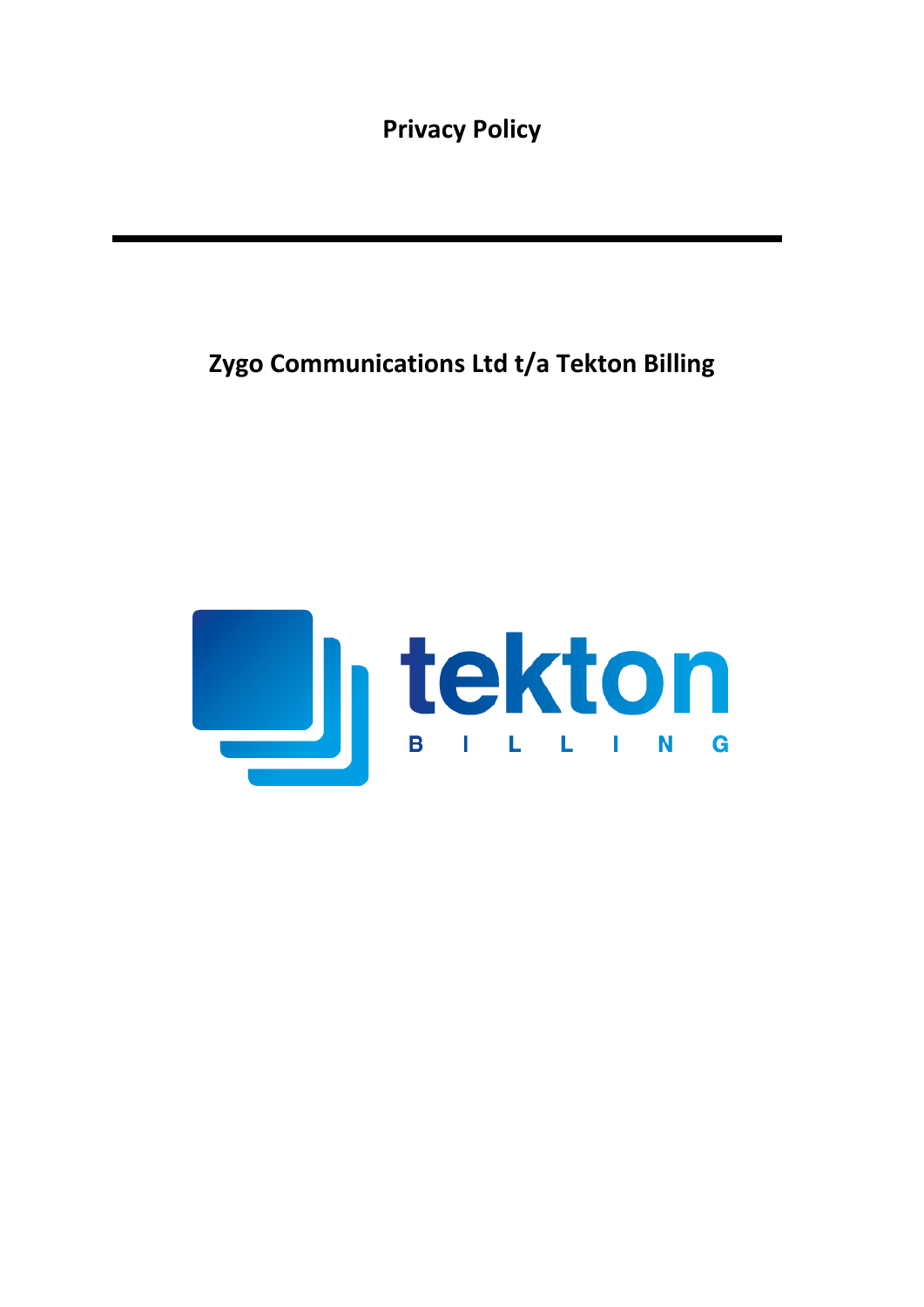## **Your Privacy is Important to us**

This notice informs you how we use the information you give us and how we protect your privacy. It also explains your rights under the UK Data Protection Act (update 2018) and the EU General Data Protection Regulations 2018. We abide by UK Law and our data protection regulator within the UK is the Information Commissioners Office (details below). Our licence number is ZA655358.

Please read this Privacy Policy in conjunction with the applicable Services terms & conditions and any other product or service terms of which you have been notified.

## **Collecting of and purpose for your information**

We process personal information to enable us to provide billing services to our customers; to deliver products and services ordered by our customers; open and manage an account for services; for security and emergency service support; maintain our accounts and records; promote and advertise our services; for credit checking and fraud prevention; for product analysis and marketing; to support and manage our employees.

Your information may be used to introduce you to the services we offer, to help with ongoing administration, to contact you with any review or changes that are applicable, for our own business research and analysis.

Withholding of the required data may result in an insufficient service being provided.

We may obtain data from individual customers or from business customers.

We collect information directly from you when you are asked to provide personal details about yourself, including but not limited to:

- when you purchase products or services from us
- register to become a Zygo Communications t/a Tekton Billing customer
- submit enquiries to us or contact us
- use Zygo Communications t/a Tekton Billing products and Services
- take part in market research
- when you terminate your account with us

We collect information indirectly from you when you use the Services, including but not limited to when you:

- visit or browse our websites
- use our systems
- call or contact (via email, letter, video chat or any other form of communication) our Customer, Sales or Support teams, as well as the capture of additional information about these interactions e.g. information about the software you use

We collect information about you from other sources, including but not limited to:

- credit reference agencies
- fraud prevention agencies
- business directories and other commercially or publicly available sources

We collect such information as:

- your name/company name
- user names
- billing address
- company registered address
- telephone number
- your use of Zygo Communications t/a Tekton Billing products
- banking details for those customers who choose to pay by Direct Debit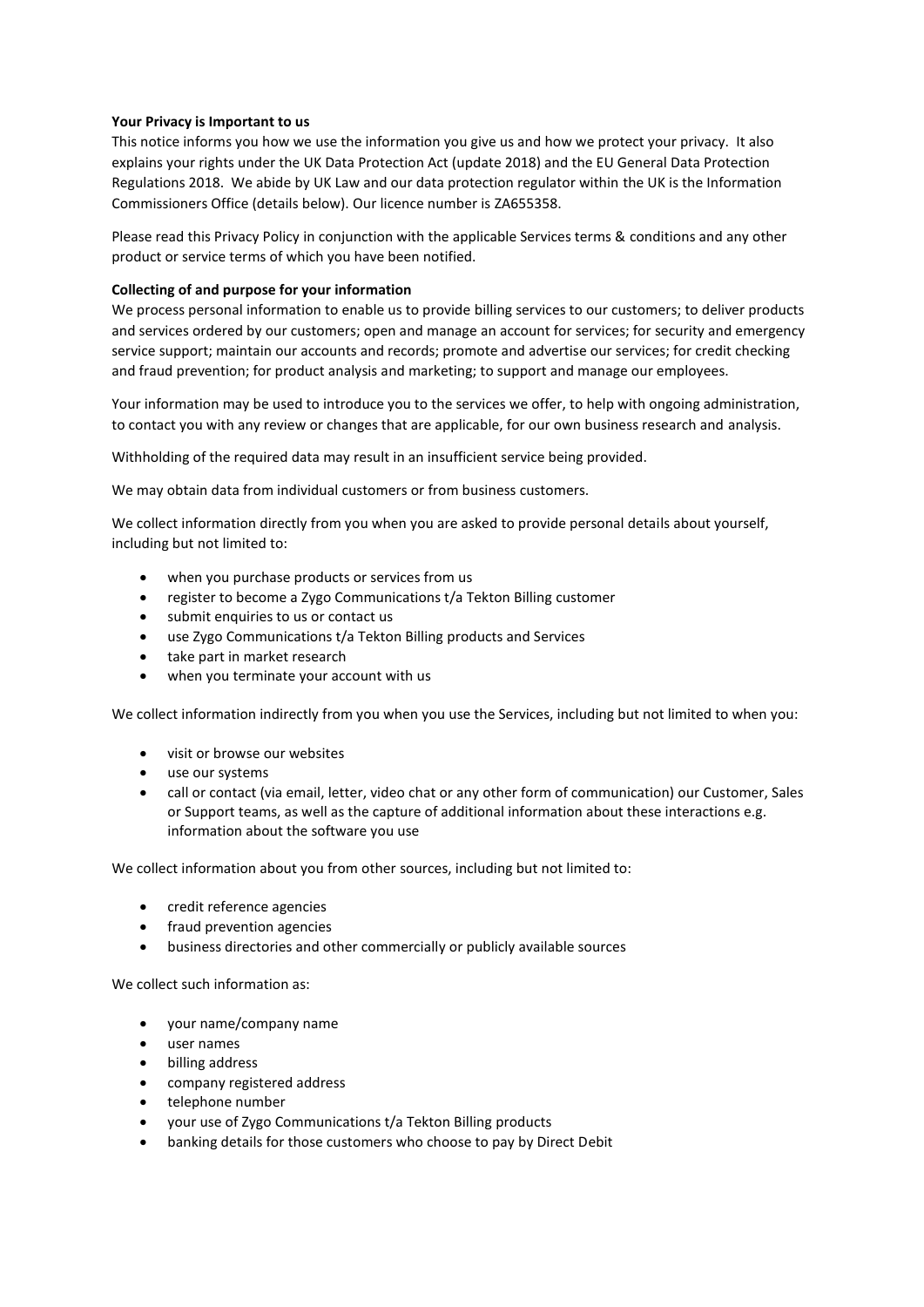## **Using your data**

We may use and analyse information about you in order to:

- provide you with access to Services
- process your order
- supply Services and products that you have ordered
- contact you, if necessary
- verify that you are an authorised user for security purposes
- arrange for payment of goods or Services purchased
- inform you of any service related message or of any new Services or functionality
- assist us with crime and fraud prevention such as to check your identity
- assist you with any product or Services enquiries, including the investigation and resolution of service affecting issues and dealing with any billing queries you may have
- investigate any complaints or other enquiries that you submit to us
- enhance and personalise the products and Services that we offer you and to develop new products and services
- analyse markets and produce reports, perform research and statistical analysis and to monitor usage behaviour
- market our products and Services generally
- send information to you about our products and Services from time to time by phone, post, email, text, MMS, or other means (subject to any objection or preference you may indicate when submitting your details to us)
- debt tracing, debt recovery, credit management and crime, fraud and money laundering detection and prevention

### **Sharing your data**

We may share your personal data with the following organisations:

- Business partners, suppliers and sub-contractors for the performance of any contract we enter into with them and who are involved in the delivery of providing products or services used or ordered by you
- We may verify your identity by searching publicly available records held by credit reference agencies
- to any relevant public authority or law enforcement agency
- where required by law, regulation or legal proceedings
- where you give us false or inaccurate information and we identify or suspect fraud
- in response to a valid, legally compliant request by a competent authority

We will not sell or share your information with any other third parties unless we have obtained additional consent from you.

### **Your rights regarding your data**

- We will not hold your information for any longer than is necessary and as a maximum no longer than 5 years after you have terminated as a client of Zygo Communications t/a Tekton Billing unless there is a lawful basis for retention
- Should your data be inaccurate we will rectify this without delay
- Should you wish us to delete your data at any point, please contact the office as shown further below to make the request. This will be actioned unless there is a lawful basis for us to retain the information in which case you will be advised accordingly
- Should you wish to transfer your data to another organisation, please contact the office as below and we will organise this for you
- You can request access to your data at any time. We will provide you with a full copy within one month of your request